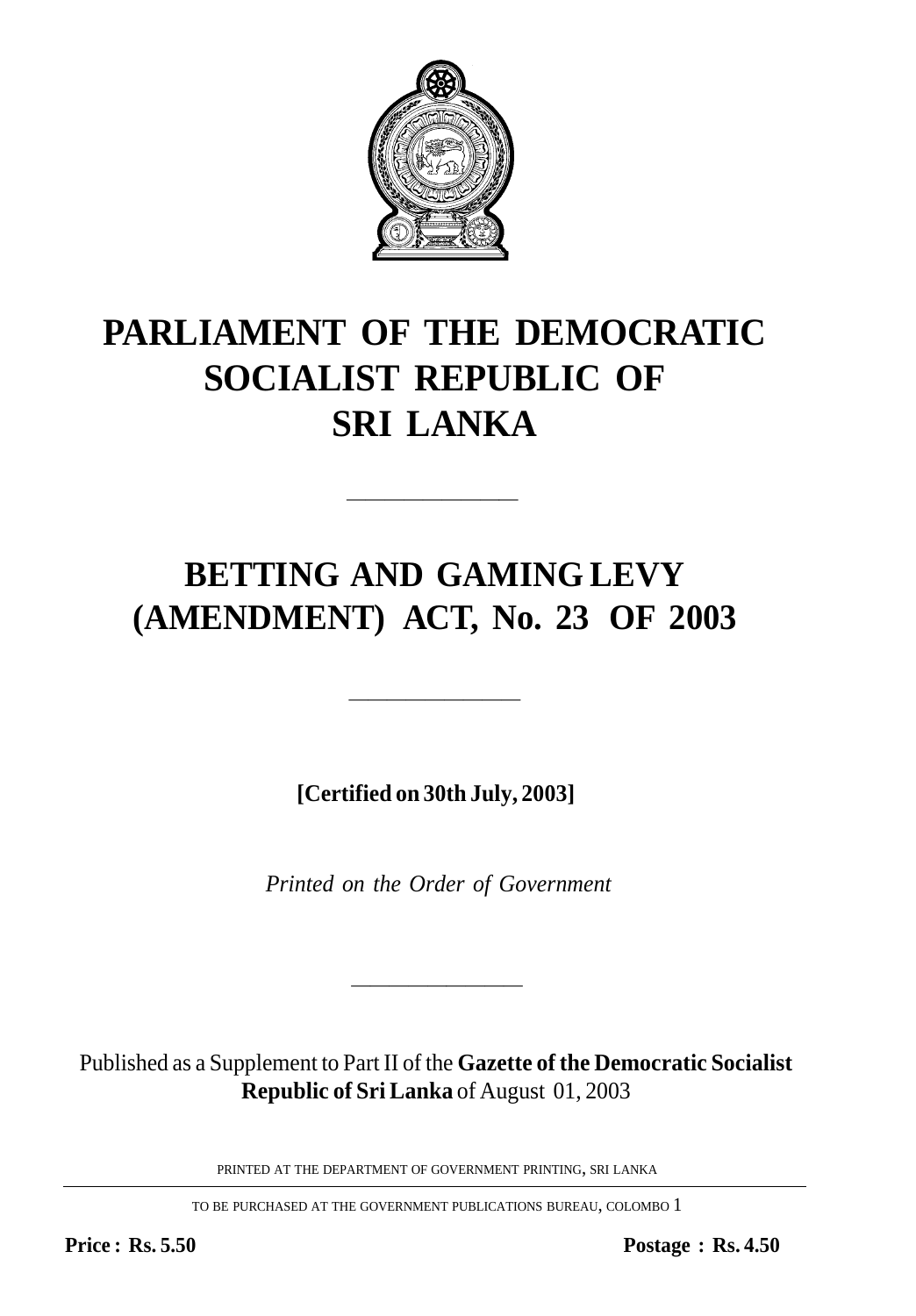#### *Betting and Gaming Levy (Amendment)* 1 *Act, No. 23 of 2003*

[Certified on 30th July, 2003]

L. D  $-$  0.62/2002.

### AN ACT TO AMEND THE BETTING AND GAMING LEVY ACT, NO. 40 OF 1988

BE it enacted by the Parliament of the Democratic Socialist Republic of Sri Lanka as follows :—

**1.** This Act may be cited as the Betting and Gaming Levy (Amendment) Act, No. 23 of 2003.

**2.** Section 7 of the Betting and Gaming Levy Act, No. 40 of 1988 (hereinafter referred to as the "principal enactment") is hereby amended in the definition of the expression "gaming" by the substitution for the words "*Vingtet-um* or wheel of fortune in any premises to which individuals have access-" of the words "*Vingt-et-um*, rudjino or wheel of fortune in any premises to which individuals have access".

**3.** The Schedule to the principal enactment as last amended by Act, No. 11 of 2002 is hereby further amended as follows  $=$ 

- (1) in Part I of that Schedule by the substitution for the words "Five hundred thousand rupees.", of the words "Thirty thousand rupees."; and
- (2) by the repeal of Part II of that Schedule and the substitution therefor of the following :—

#### "PART II

The amount of levy payable by a person, for every year specified in Column I hereto, shall be equivalent to the amount specified in the corresponding entry in Column II hereto—

2—H 18082–5,650 (05/2003)

Amendment of the

Schedule to the principal enactment.

Amendment of section 7 of Act No. 40 of 1988.

Short title.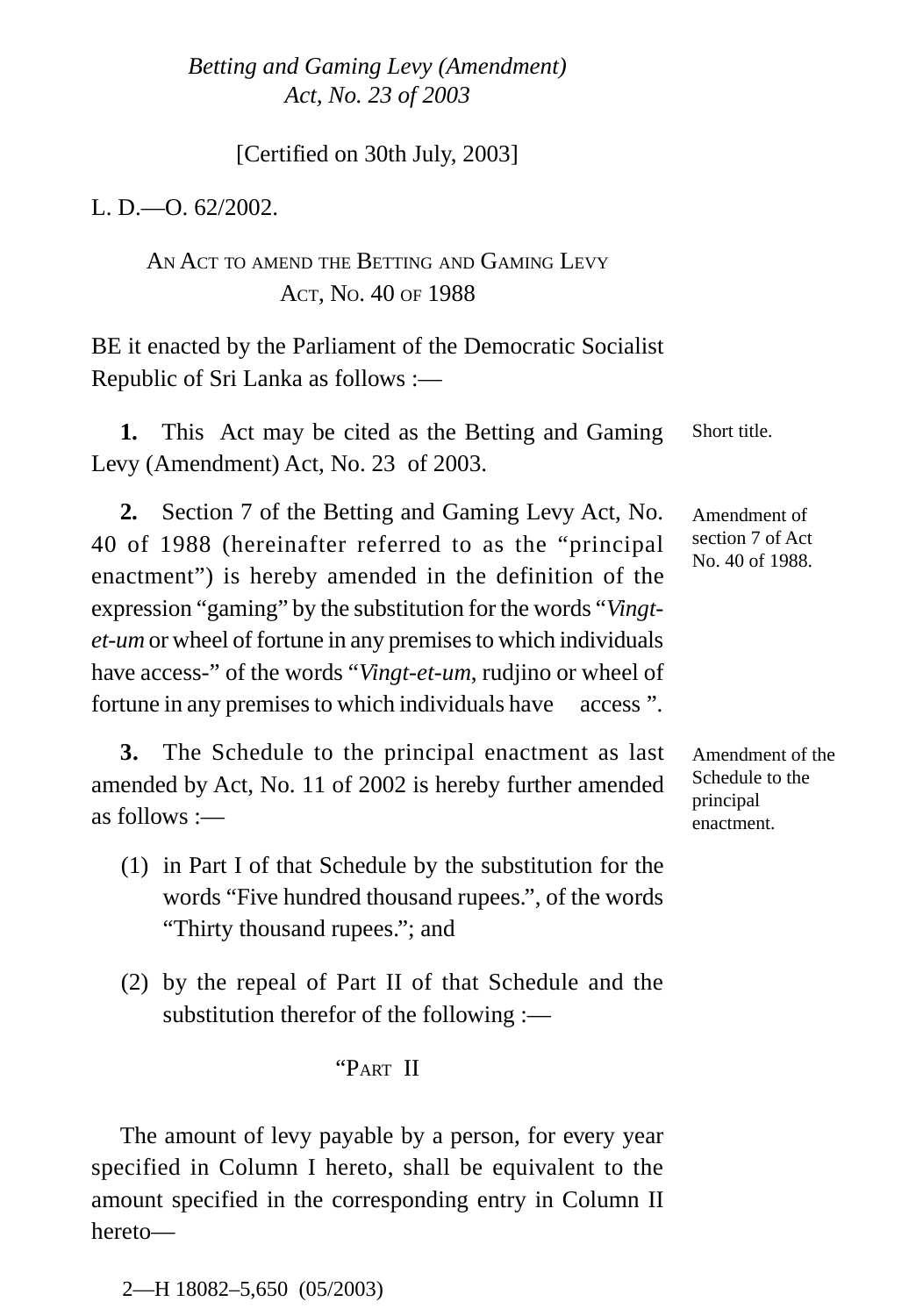(*a*) for carrying on the business of gaming—

|                                                                                                                                                                                                                                                                                                                                                                                                                   | Column I                                                                             | Column II                                                                                                                                                                                                                                         |  |
|-------------------------------------------------------------------------------------------------------------------------------------------------------------------------------------------------------------------------------------------------------------------------------------------------------------------------------------------------------------------------------------------------------------------|--------------------------------------------------------------------------------------|---------------------------------------------------------------------------------------------------------------------------------------------------------------------------------------------------------------------------------------------------|--|
|                                                                                                                                                                                                                                                                                                                                                                                                                   | Year                                                                                 | Amount of Levy                                                                                                                                                                                                                                    |  |
|                                                                                                                                                                                                                                                                                                                                                                                                                   | For every year commencing<br>on or after April 1, 1988 but<br>prior to April 1, 2001 | One million rupees;                                                                                                                                                                                                                               |  |
| 2002                                                                                                                                                                                                                                                                                                                                                                                                              | For the year commencing<br>on or after April 1, 2001<br>but prior to April 1,        | Twenty -five million<br>rupees.                                                                                                                                                                                                                   |  |
| $(b)$ for carrying on the business of gaming (other than<br>for playing rudiino)—                                                                                                                                                                                                                                                                                                                                 |                                                                                      |                                                                                                                                                                                                                                                   |  |
|                                                                                                                                                                                                                                                                                                                                                                                                                   | For every year commencing Twelve million<br>on or after April 1, 2002                | rupees;                                                                                                                                                                                                                                           |  |
|                                                                                                                                                                                                                                                                                                                                                                                                                   | $(c)$ for carrying on the business of only playing<br>rudjino-.                      |                                                                                                                                                                                                                                                   |  |
|                                                                                                                                                                                                                                                                                                                                                                                                                   | For every year commencing<br>on or after April 1, 2002                               | Five hundred<br>thousand rupees.".                                                                                                                                                                                                                |  |
| Where any person liable to pay the levy under the<br>principal enactment for the year commencing on or after April<br>1, 2002, pays such levy to the Commissioner-General prior<br>to the date of commencement of this Act, such person shall<br>be entitled to a refund of the sum paid in excess of the levy<br>specified under this Act, on an application made to the<br>Commissioner-General in that behalf. |                                                                                      |                                                                                                                                                                                                                                                   |  |
| 5.                                                                                                                                                                                                                                                                                                                                                                                                                |                                                                                      | Where any person who being liable to pay the levy<br>under the principal enactment, for the year commencing on<br>or after April 1, 2002 who is on the date of commencement of<br>this Act is in default of the payment of such levy, such person |  |

shall be deemed not to have contravened the provisions of the said Act, if such person pays the amount of the levy due as provided under this Act within thirty days from the date of

commencement of this Act.

Refund.

Indemnity.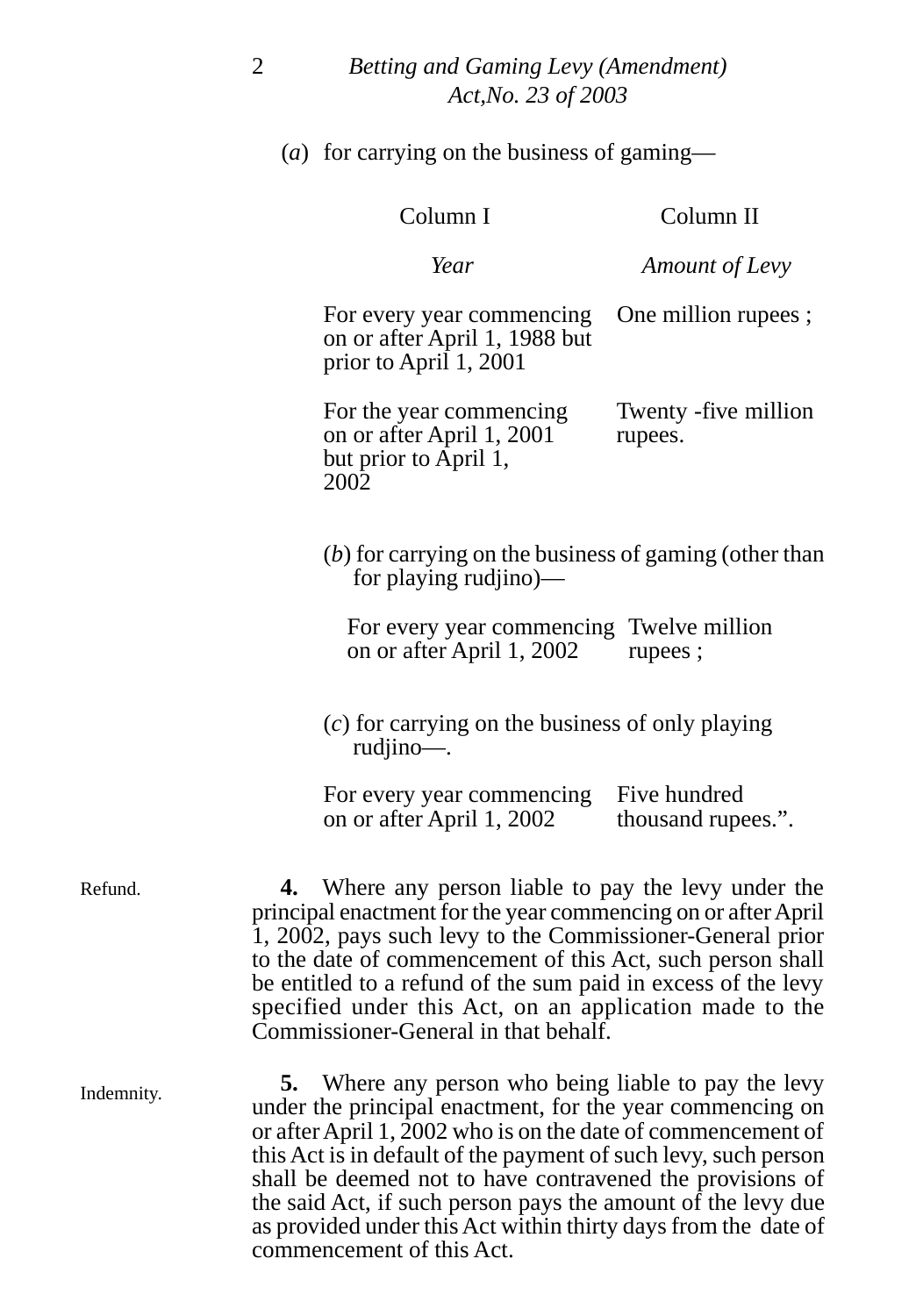Retrospective effect. **6.** The amendment made to the principal enactment by this Act, shall be deemed for all purposes to have come into force on April 1, 2002.

Sinhala text to prevail in case of inconsistency. **7.** In the event of any inconsistency between the Sinhala and the Tamil texts of this Act, the Sinhala text shall prevail.